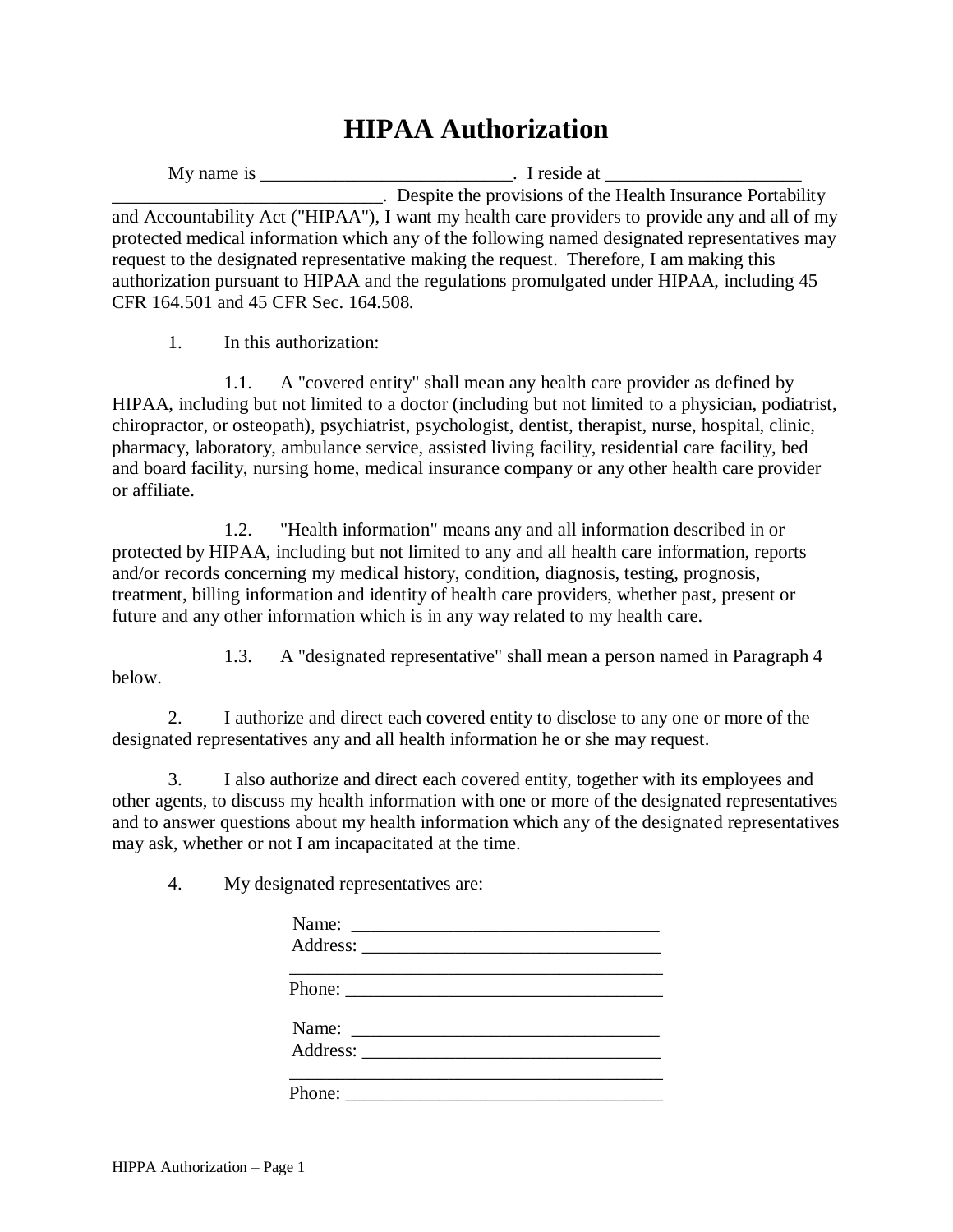5. Each designated representative shall have co-equal authority to request and receive health information and is not required to act jointly with the other designated representatives, if any.

6. By signing this authorization, I acknowledge that the health information used or disclosed pursuant to this authorization may be subject to re-disclosure by one or more of the designated representatives, and the health information once disclosed will no longer be protected by HIPAA or the rules promulgated under HIPAA. No covered entity shall require any designated representative to indemnify the covered entity or agree to perform any act in order for the covered entity to comply with this authorization.

7. I release any covered entity that acts in reliance on this authorization from any liability that may accrue from releasing any of my health information and for any actions taken by one or more of the designated representatives.

8. Each designated representative is authorized to bring a legal action in any appropriate forum against any covered entity that refuses to recognize and accept this authorization. Additionally, each designated representative is authorized to sign any documents that he or she deems appropriate to obtain the health information.

9. This authorization shall terminate on the first to occur of: (1) two years following my death or (2) upon my written revocation actually received by the covered entity. Proof of receipt of my written revocation may be by certified mail, registered mail, facsimile, or any other receipt evidencing actual receipt by the covered entity. This revocation shall be effective upon the actual receipt of the notice by the covered entity except to the extent that the covered entity has taken action in reliance on it. This authorization is not affected by my subsequent disability or incapacity.

10. A copy or facsimile of this original authorization shall be accepted as though it were an original document.

11. My refusal to sign this form will not stop disclosure of health information that has occurred prior to revocation or that is otherwise permitted by law without my specific authorization or permission, including disclosures to covered entities as provided by Texas Health & Safety Code § 181.154(c) and/or 45 C.F.R. § 164.502(a)(1).

12. I understand that I cannot be denied treatment based on a failure to sign this Authorization, and that a refusal to sign will not affect the payment, enrollment, or eligibility for any benefits.

13. I further understand that information disclosed pursuant to this authorization may be subject to re-disclosure by the recipient and may no longer be protected by federal or state privacy laws.